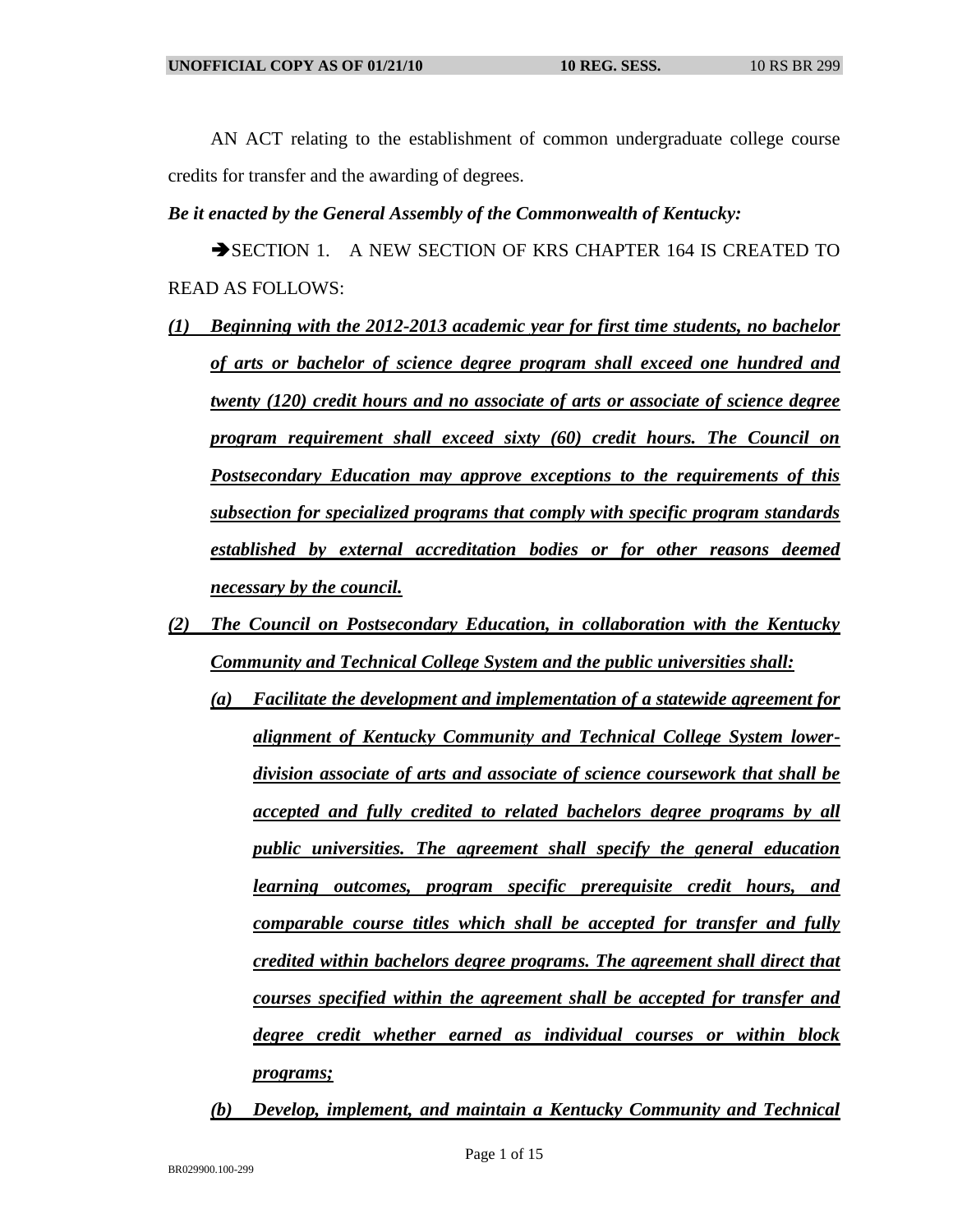*College System statewide course numbering system for lower-division general education and program specific prerequisite courses that include the same learning outcomes;*

- *(c) Establish a statewide course classification system and procedures to monitor the transfer and crediting of lower-division coursework including a system of ongoing assessment of that coursework in terms of level, content, quality, comparability, and degree program relevance;*
- *(d) Establish a procedure for approval of changes in learning outcomes at public universities as described in subsection (4) of this section;*
- *(e) Standardize credit-by-exam equivalencies and common passing scores for national exams transferable for general education courses and program specific prerequisites courses;*
- *(f) Develop policies to align statewide articulation and transfer procedures across educational institutions, including admissions criteria, student declaration of major, and student guidance and counseling policies designed to ensure that students pursuing an associate of arts or associate of science degree program provide timely notification of their intention to transfer to a public university;*
- *(g) Develop uniform data collection and reporting methods to facilitate and ensure statewide and institutional compliance with course transfer and credit requirements;*
- *(h) Guarantee that, upon admission to a public university, graduates of an associate of arts or an associate of science degree program approved by the council shall be deemed to have met all general education and program specific course prerequisites. These students shall be granted admission to related upper-division bachelors degree programs of a state public college or university on the same criteria as those students earning lower-division*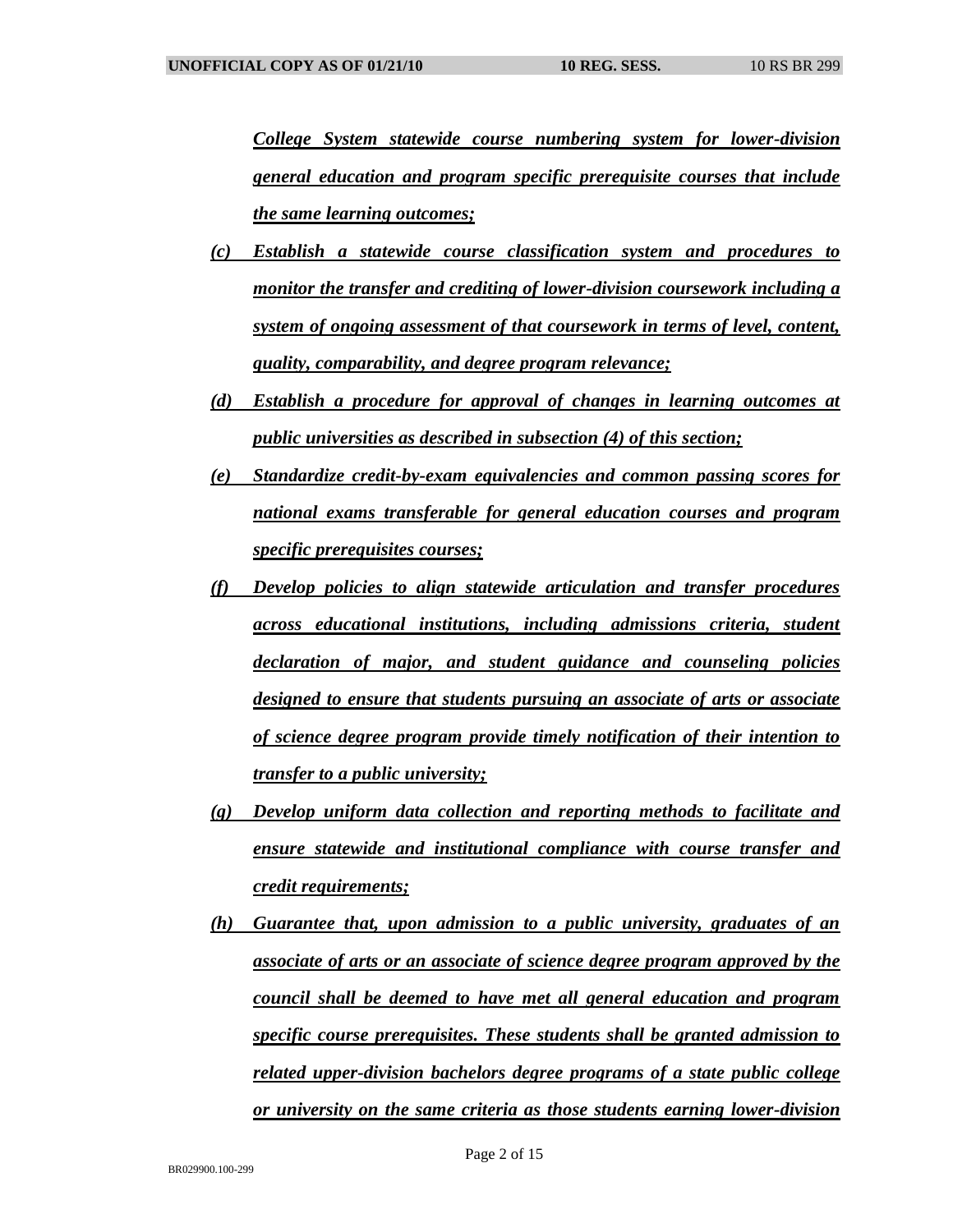*credits at the university to which the student transferred;*

- *(i) Provide that graduates of approved associate of arts and associate of science degree programs who transfer to a bachelor of arts or bachelor of science program shall not be required to repeat or to take any additional lower-level courses to fulfill bachelor degree requirements in the same major;*
- *(j) Provide that graduates of approved associate of arts and associate of science degree programs shall receive priority for admission to a state public university over out-of-state students if they meet the same admission criteria;*
- *(k) Establish a common college transcript to be used in all public colleges and universities;*
- *(l) Encourage private colleges and universities to collaborate with public educational institutions in developing programs and agreement to expedite the transfer of students and credits between institutions; and*
- *(m) Establish an appeals process to resolve disagreements between transferring students and receiving educational institutions regarding the transfer and acceptance of credits earned at another institution.*
- *(3) The Council of Postsecondary Education shall ensure that all articulation and transfer policies are compliant with the rules and regulations established by all appropriate institutional accrediting agencies as recognized by the United States Department of Education.*
- *(4) Changes in degree requirements or learning outcomes sought by a public university that impact lower-division courses shall be communicated to the Council of Postsecondary Education and to the Kentucky Community and Technical College System six (6) months in advance of the effective date of the change. However, no lower-division course changes shall be implemented by a public university until the council, in deliberation with the university proposing*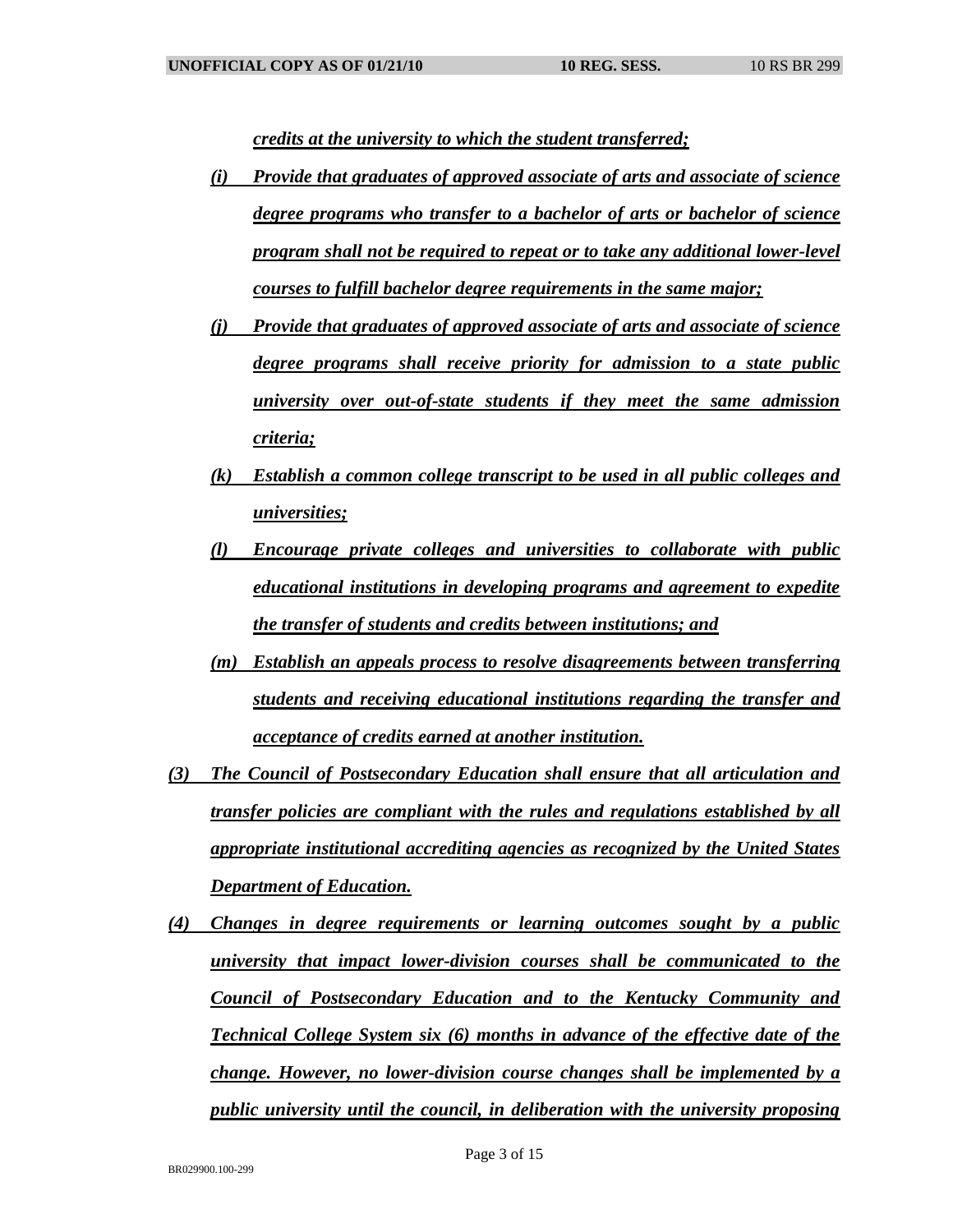*the changes and the Kentucky Community and Technical College System, can verify that there remains a clearly defined path to a bachelor's degree for those students who plan to transfer from the Kentucky Community and Technical College System to a public university.*

Section 2. KRS 164.020 is amended to read as follows:

The Council on Postsecondary Education in Kentucky shall:

- (1) Develop and implement the strategic agenda with the advice and counsel of the Strategic Committee on Postsecondary Education. The council shall provide for and direct the planning process and subsequent strategic implementation plans based on the strategic agenda as provided in KRS 164.0203;
- (2) Revise the strategic agenda and strategic implementation plan with the advice and counsel of the committee as set forth in KRS 164.004;
- (3) Develop a system of public accountability related to the strategic agenda by evaluating the performance and effectiveness of the state's postsecondary system. The council shall prepare a report in conjunction with the accountability reporting described in KRS 164.095, which shall be submitted to the committee, the Governor, and the General Assembly by December 1 annually. This report shall include a description of contributions by postsecondary institutions to the quality of elementary and secondary education in the Commonwealth;
- (4) Review, revise, and approve the missions of the state's universities and the Kentucky Community and Technical College System. The Council on Postsecondary Education shall have the final authority to determine the compliance of postsecondary institutions with their academic, service, and research missions;
- (5) Establish and ensure that all postsecondary institutions in Kentucky cooperatively provide for an integrated system of postsecondary education. The council shall guard against inappropriate and unnecessary conflict and duplication by promoting transferability of credits and easy access of information among institutions;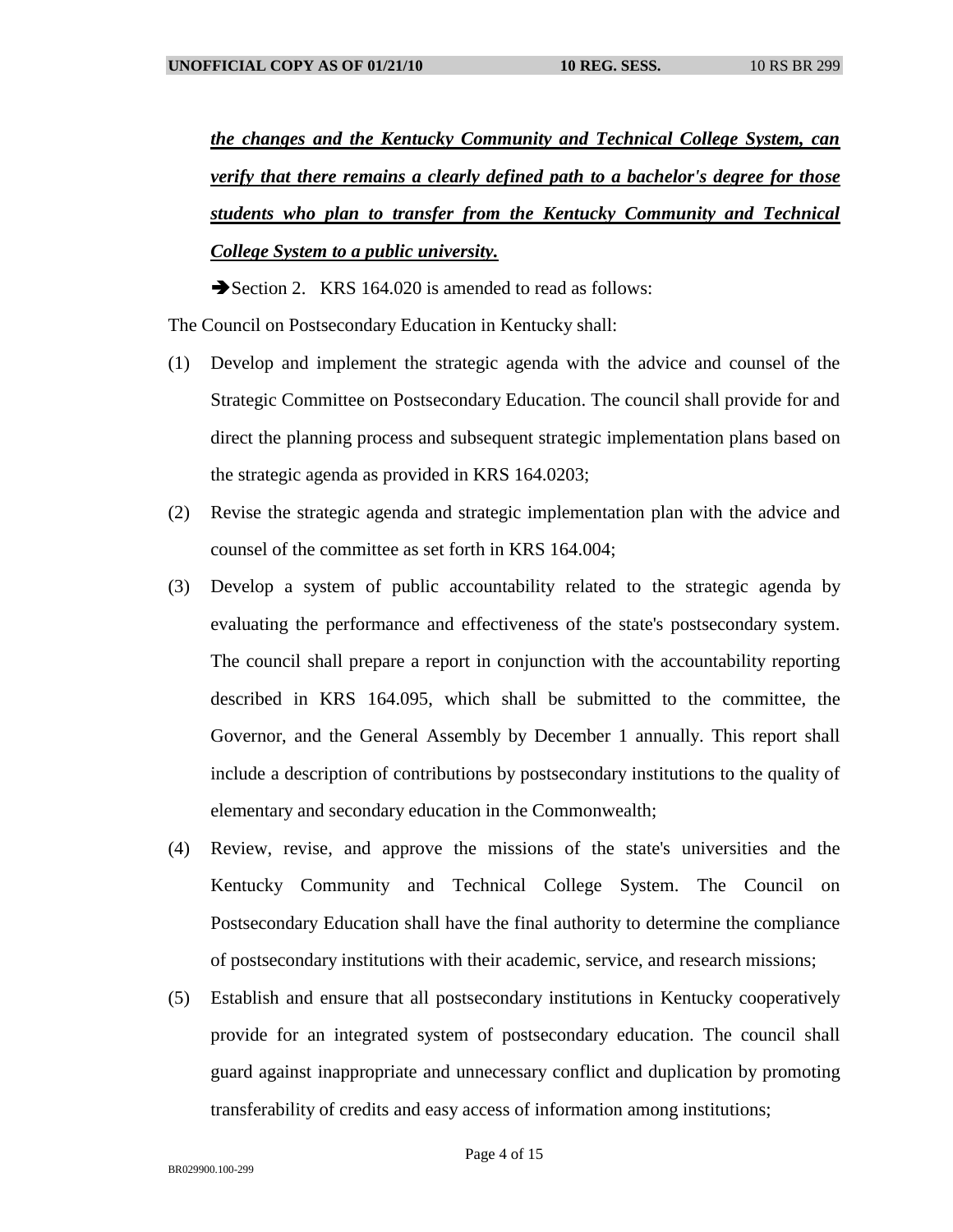- (6) Engage in analyses and research to determine the overall needs of postsecondary education and adult education in the Commonwealth;
- (7) Develop plans that may be required by federal legislation. The council shall for all purposes of federal legislation relating to planning be considered the "single state agency" as that term may be used in federal legislation. When federal legislation requires additional representation on any "single state agency," the Council on Postsecondary Education shall establish advisory groups necessary to satisfy federal legislative or regulatory guidelines;
- (8) Determine tuition and approve the minimum qualifications for admission to the state postsecondary educational system. In defining residency, the council shall classify a student as having Kentucky residency if the student met the residency requirements at the beginning of his or her last year in high school and enters a Kentucky postsecondary education institution within two (2) years of high school graduation. In determining the tuition for non-Kentucky residents, the council shall consider the fees required of Kentucky students by institutions in adjoining states, the resident fees charged by other states, the total actual per student cost of training in the institutions for which the fees are being determined, and the ratios of Kentucky students to non-Kentucky students comprising the enrollments of the respective institutions, and other factors the council may in its sole discretion deem pertinent;
- (9) Devise, establish, and periodically review and revise policies to be used in making recommendations to the Governor for consideration in developing recommendations to the General Assembly for appropriations to the universities, the Kentucky Community and Technical College System, and to support strategies for persons to maintain necessary levels of literacy throughout their lifetimes including but not limited to appropriations to the Kentucky Adult Education Program. The council has sole discretion, with advice of the Strategic Committee on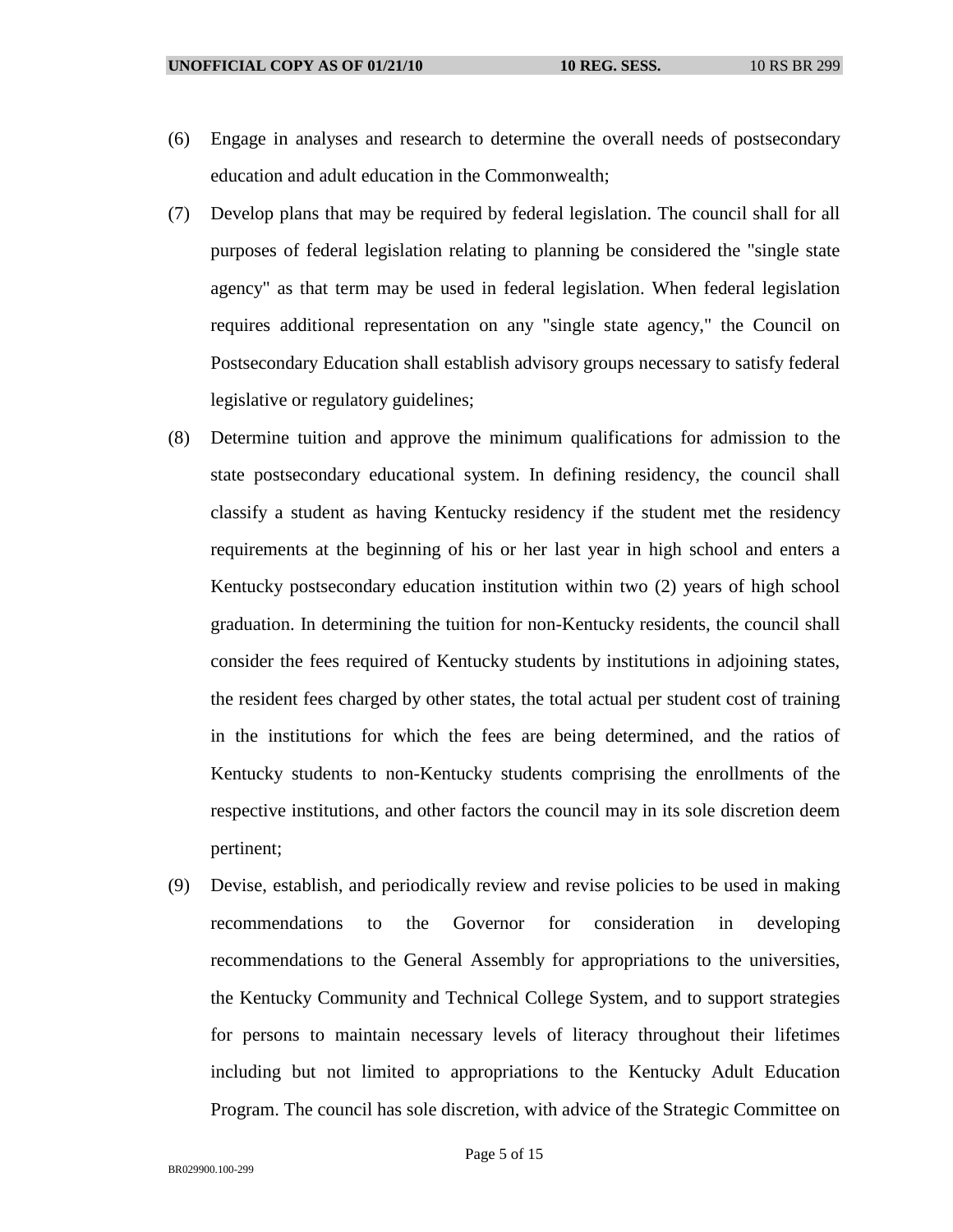Postsecondary Education and the executive officers of the postsecondary education system, to devise policies that provide for allocation of funds among the universities and the Kentucky Community and Technical College System;

- (10) Lead and provide staff support for the biennial budget process as provided under KRS Chapter 48, in cooperation with the committee;
- (11) (a) Except as provided in paragraph (b) of this subsection, review and approve all capital construction projects covered by KRS 45.750(1)(f), including real property acquisitions, and regardless of the source of funding for projects or acquisitions. Approval of capital projects and real property acquisitions shall be on a basis consistent with the strategic agenda and the mission of the respective universities and the Kentucky Community and Technical College System.
	- (b) The organized groups that are establishing community college satellites as branches of existing community colleges in the counties of Laurel, Leslie, and Muhlenberg, and that have substantially obtained cash, pledges, real property, or other commitments to build the satellite at no cost to the Commonwealth, other than operating costs that shall be paid as part of the operating budget of the main community college of which the satellite is a branch, are authorized to begin construction of the satellite on or after January 1, 1998;
- (12) Require reports from the executive officer of each institution it deems necessary for the effectual performance of its duties;
- (13) Ensure that the state postsecondary system does not unnecessarily duplicate services and programs provided by private postsecondary institutions and shall promote maximum cooperation between the state postsecondary system and private postsecondary institutions. Receive and consider an annual report prepared by the Association of Independent Kentucky Colleges and Universities stating the condition of independent institutions, listing opportunities for more collaboration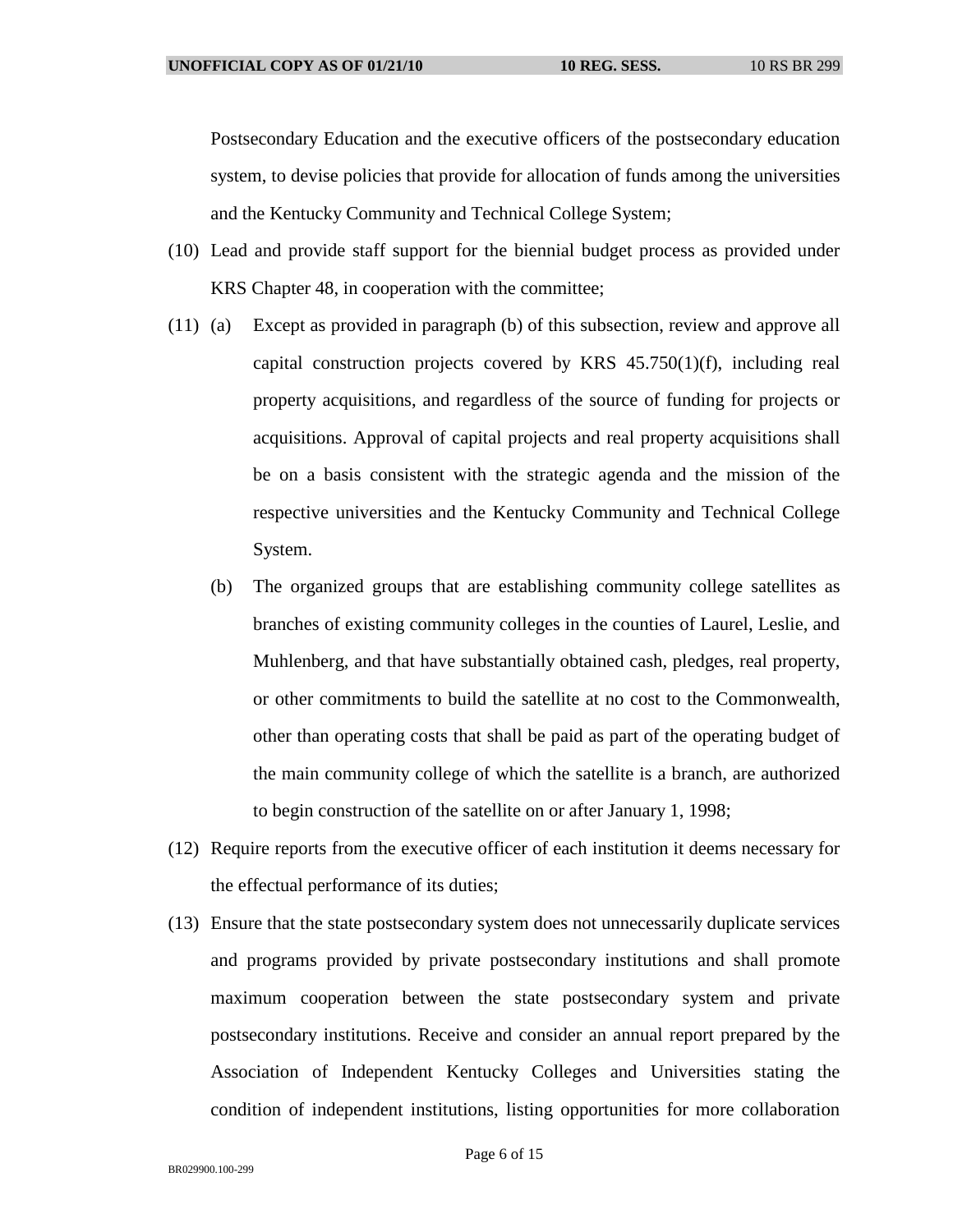between the state and independent institutions and other information as appropriate;

(14) *Establish course credit, transfer and degree components as required in Section 1* 

*of this Act*[Develop a university track program within the Kentucky Community and Technical College System consisting of sixty (60) hours of instruction that can be transferred and applied toward the requirements for a bachelor's degree at the public universities. The track shall consist of general education courses and premajor courses as prescribed by the council. Courses in the university track program shall transfer and apply toward the requirements for graduation with a bachelor's degree at all public universities. Successful completion of the university track program shall meet the academic requirement for transfer to a public university as a junior. By fall semester of 1997, requirements for track programs shall be established for all majors and baccalaureate degree programs];

- (15) Define and approve the offering of all postsecondary education technical, associate, baccalaureate, graduate, and professional degree, certificate, or diploma programs in the public postsecondary education institutions. The council shall expedite wherever possible the approval of requests from the Kentucky Community and Technical College System board of regents relating to new certificate, diploma, technical, or associate degree programs of a vocational-technical and occupational nature. Without the consent of the General Assembly, the council shall not abolish or limit the total enrollment of the general program offered at any community college to meet the goal of reasonable access throughout the Commonwealth to a two (2) year course of general studies designed for transfer to a baccalaureate program. This does not restrict or limit the authority of the council, as set forth in this section, to eliminate or make changes in individual programs within that general program;
- (16) Eliminate, in its discretion, existing programs or make any changes in existing academic programs at the state's postsecondary educational institutions, taking into consideration these criteria: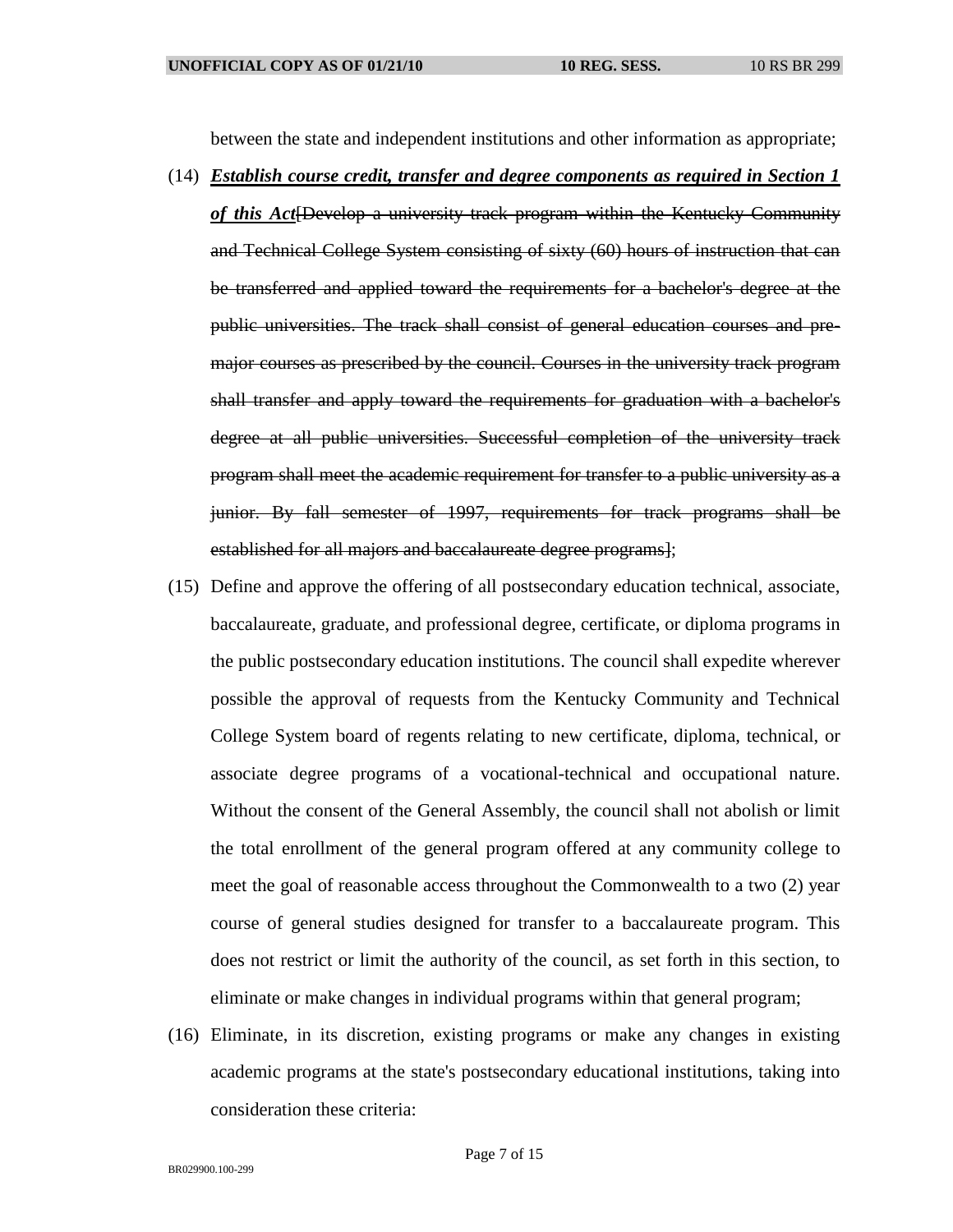- (a) Consistency with the institution's mission and the strategic agenda;
- (b) Alignment with the priorities in the strategic implementation plan for achieving the strategic agenda;
- (c) Elimination of unnecessary duplication of programs within and among institutions; and
- (d) Efforts to create cooperative programs with other institutions through traditional means, or by use of distance learning technology and electronic resources, to achieve effective and efficient program delivery;
- (17) Ensure the governing board and faculty of all postsecondary education institutions are committed to providing instruction free of discrimination against students who hold political views and opinions contrary to those of the governing board and faculty;
- (18) Review proposals and make recommendations to the Governor regarding the establishment of new public community colleges, technical institutions, and new four (4) year colleges;
- (19) Postpone the approval of any new program at a state postsecondary educational institution, unless the institution has met its equal educational opportunity goals, as established by the council. In accordance with administrative regulations promulgated by the council, those institutions not meeting the goals shall be able to obtain a temporary waiver, if the institution has made substantial progress toward meeting its equal educational opportunity goals;
- (20) Ensure the coordination, transferability, and connectivity of technology among postsecondary institutions in the Commonwealth including the development and implementation of a technology plan as a component of the strategic agenda;
- (21) Approve the teacher education programs in the public institutions that comply with standards established by the Education Professional Standards Board pursuant to KRS 161.028;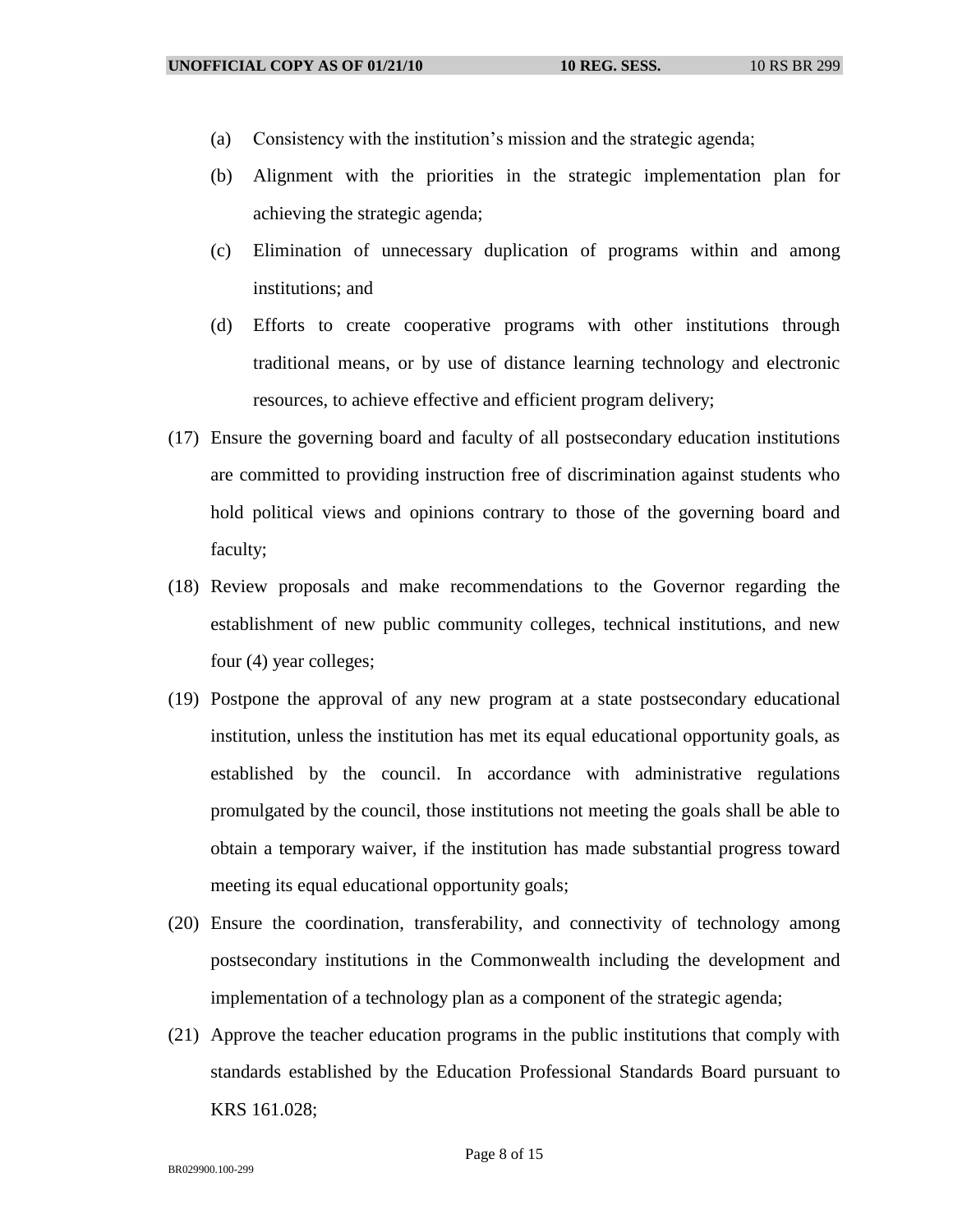- (22) Constitute the representative agency of the Commonwealth in all matters of postsecondary education of a general and statewide nature which are not otherwise delegated to one (1) or more institutions of postsecondary learning. The responsibility may be exercised through appropriate contractual relationships with individuals or agencies located within or without the Commonwealth. The authority includes but is not limited to contractual arrangements for programs of research, specialized training, and cultural enrichment;
- (23) Maintain procedures for the approval of a designated receiver to provide for the maintenance of student records of the public institutions of higher education and the colleges as defined in KRS 164.945, and institutions operating pursuant to KRS 165A.310 which offer collegiate level courses for academic credit, which cease to operate. Procedures shall include assurances that, upon proper request, subject to federal and state laws and regulations, copies of student records shall be made available within a reasonable length of time for a minimum fee;
- (24) Monitor and transmit a report on compliance with KRS 164.351 to the director of the Legislative Research Commission for distribution to the Health and Welfare Committee;
- (25) Develop in cooperation with each state postsecondary educational institution a comprehensive orientation program for new members of the council and the governing boards. The orientation program shall include but not be limited to the information concerning the roles of the council, the strategic agenda and the strategic implementation plan, and the respective institution's mission, budget, plans, policies, strengths, and weaknesses;
- (26) Develop a financial reporting procedure to be used by all state postsecondary education institutions to ensure uniformity of financial information available to state agencies and the public;
- (27) Select and appoint a president of the council under KRS 164.013;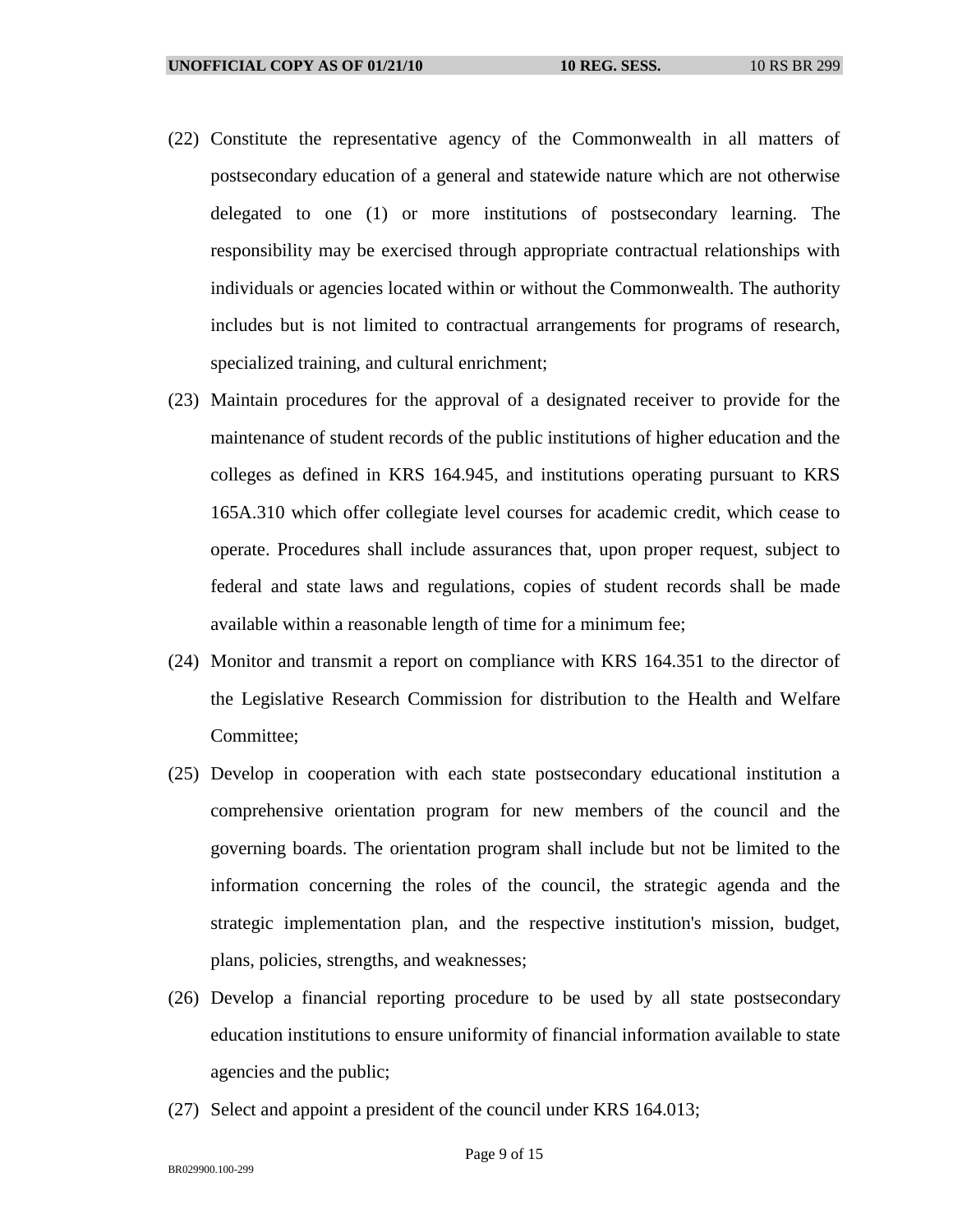- (28) Employ consultants and other persons and employees as may be required for the council's operations, functions, and responsibilities;
- (29) Promulgate administrative regulations, in accordance with KRS Chapter 13A, governing its powers, duties, and responsibilities as described in this section;
- (30) Prepare and present by January 31 of each year an annual status report on postsecondary education in the Commonwealth to the Governor, the Strategic Committee on Postsecondary Education, and the Legislative Research Commission;
- (31) Consider the role, function, and capacity of independent institutions of postsecondary education in developing policies to meet the immediate and future needs of the state. When it is found that independent institutions can meet state needs effectively, state resources may be used to contract with or otherwise assist independent institutions in meeting these needs;
- (32) Create advisory groups representing the presidents, faculty, nonteaching staff, and students of the public postsecondary education system and the independent colleges and universities;
- (33) Develop a statewide policy to promote employee and faculty development in all postsecondary institutions and in state and locally operated secondary area technology centers through the waiver of tuition for college credit coursework in the public postsecondary education system. Any regular full-time employee of a postsecondary public institution or a state or locally operated secondary area technology center may, with prior administrative approval of the course offering institution, take a maximum of six (6) credit hours per term at any public postsecondary institution. The institution shall waive the tuition up to a maximum of six (6) credit hours per term;
- (34) Establish a statewide mission for adult education and develop a twenty (20) year strategy, in partnership with the Kentucky Adult Education Program, under the provisions of KRS 164.0203 for raising the knowledge and skills of the state's adult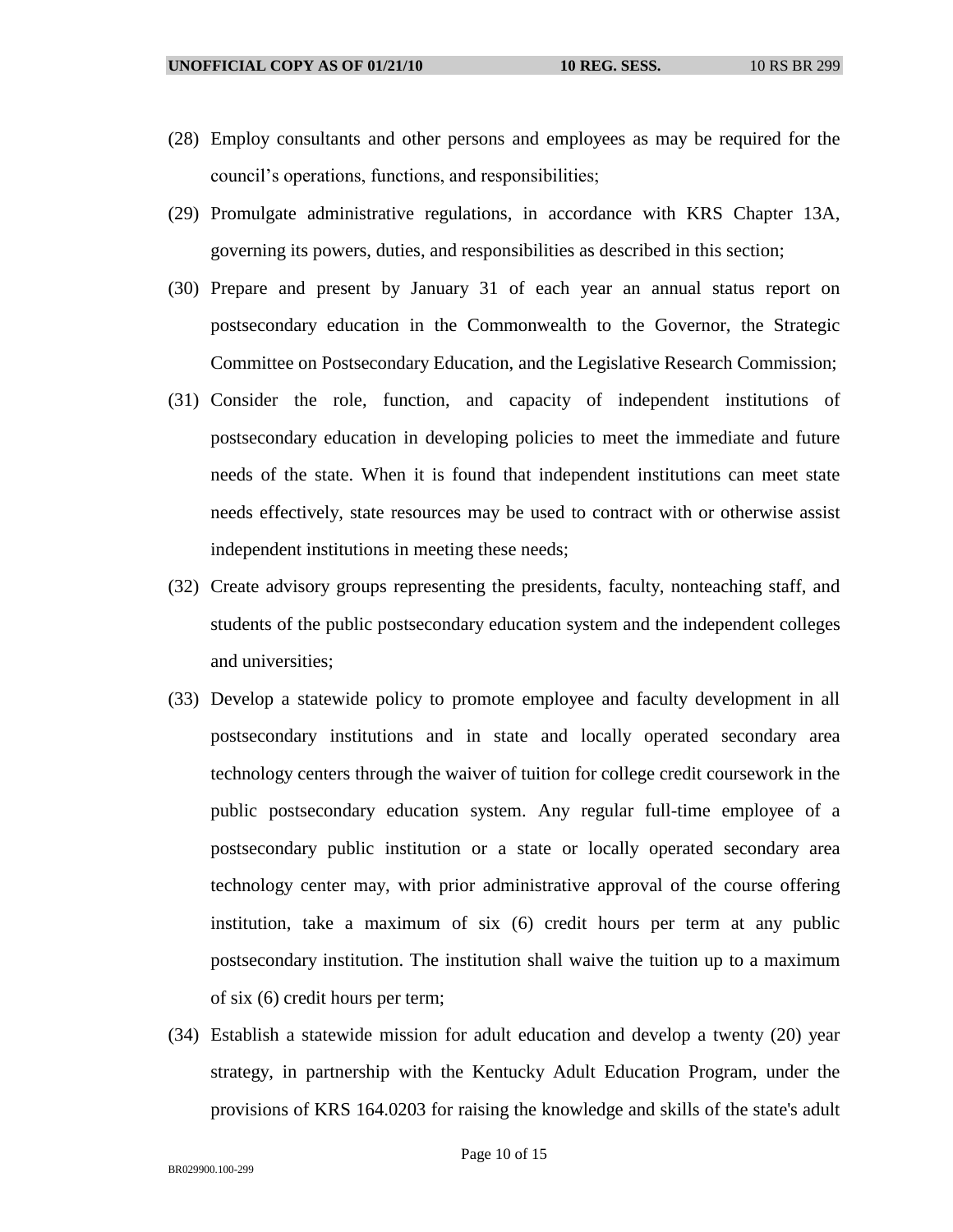population. The council shall:

- (a) Promote coordination of programs and responsibilities linked to the issue of adult education with the Kentucky Adult Education Program and with other agencies and institutions;
- (b) Facilitate the development of strategies to increase the knowledge and skills of adults in all counties by promoting the efficient and effective coordination of all available education and training resources;
- (c) Lead a statewide public information and marketing campaign to convey the critical nature of Kentucky's adult literacy challenge and to reach adults and employers with practical information about available education and training opportunities;
- (d) Establish standards for adult literacy and monitor progress in achieving the state's adult literacy goals, including existing standards that may have been developed to meet requirements of federal law in conjunction with the Collaborative Center for Literacy Development: Early Childhood through Adulthood; and
- (e) Administer the adult education and literacy initiative fund created under KRS 164.041;
- (35) Participate with the Kentucky Department of Education, the Kentucky Board of Education, and postsecondary education institutions to ensure that academic content requirements for successful entry into postsecondary education programs are aligned with high school content standards and that students who master the high school academic content standards shall not need remedial courses. The council shall monitor the results on an ongoing basis;
- (36) Cooperate with the Kentucky Department of Education and the Education Professional Standards Board in providing information sessions to selected postsecondary education content faculty and teacher educators of the high school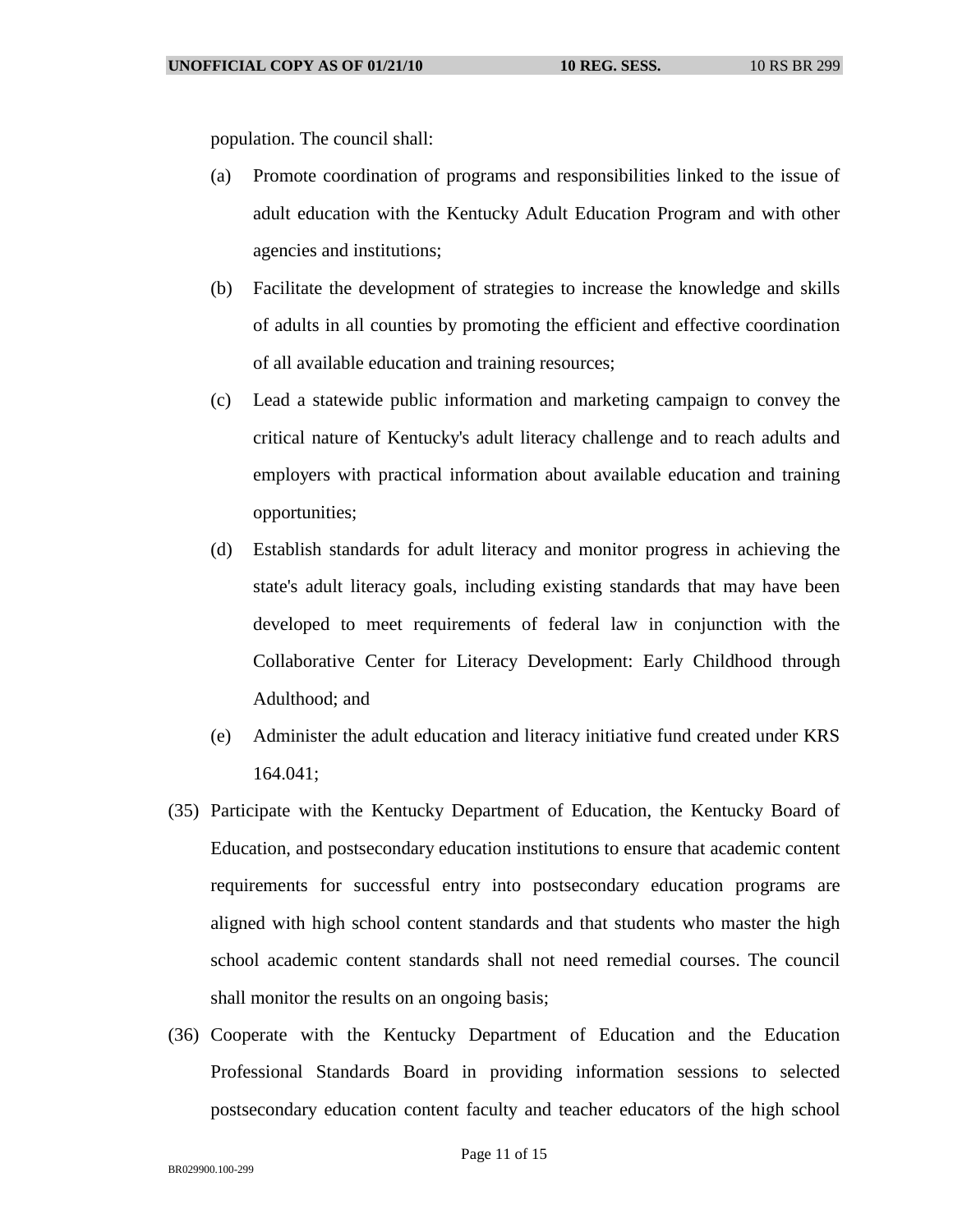academic content standards as required under KRS 158.6453(2)(j); and

(37) Exercise any other powers, duties, and responsibilities necessary to carry out the purposes of this chapter. Nothing in this chapter shall be construed to grant the Council on Postsecondary Education authority to disestablish or eliminate any college of law which became a part of the state system of higher education through merger with a state college.

Section 3. KRS 164.001 is amended to read as follows:

As used in this chapter, unless the context requires otherwise:

- (1) "Administrator" means the chief executive officer of the institution;
- (2) "Adult basic education" means instruction in mathematics, science, social studies, reading, language arts, and related areas to enable individuals to better function in society;
- (3) "Benchmarks" means objective measures developed where applicable or practical by the Council on Postsecondary Education to judge the performance of the postsecondary education system and progress toward the goals as stated in KRS 164.003(2);
- (4) "Board" or "governing board" means the board of trustees for the University of Kentucky or the University of Louisville, the board of regents for a comprehensive university, or the board of regents for the Kentucky Community and Technical College System;
- (5) "Board of regents" means the governing board of each comprehensive university and the Kentucky Community and Technical College System;
- (6) "Committee" means the Strategic Committee on Postsecondary Education created in KRS 164.004;
- (7) "Comprehensive university" means the following public institutions: Eastern Kentucky University, Kentucky State University, Morehead State University, Murray State University, Northern Kentucky University, and Western Kentucky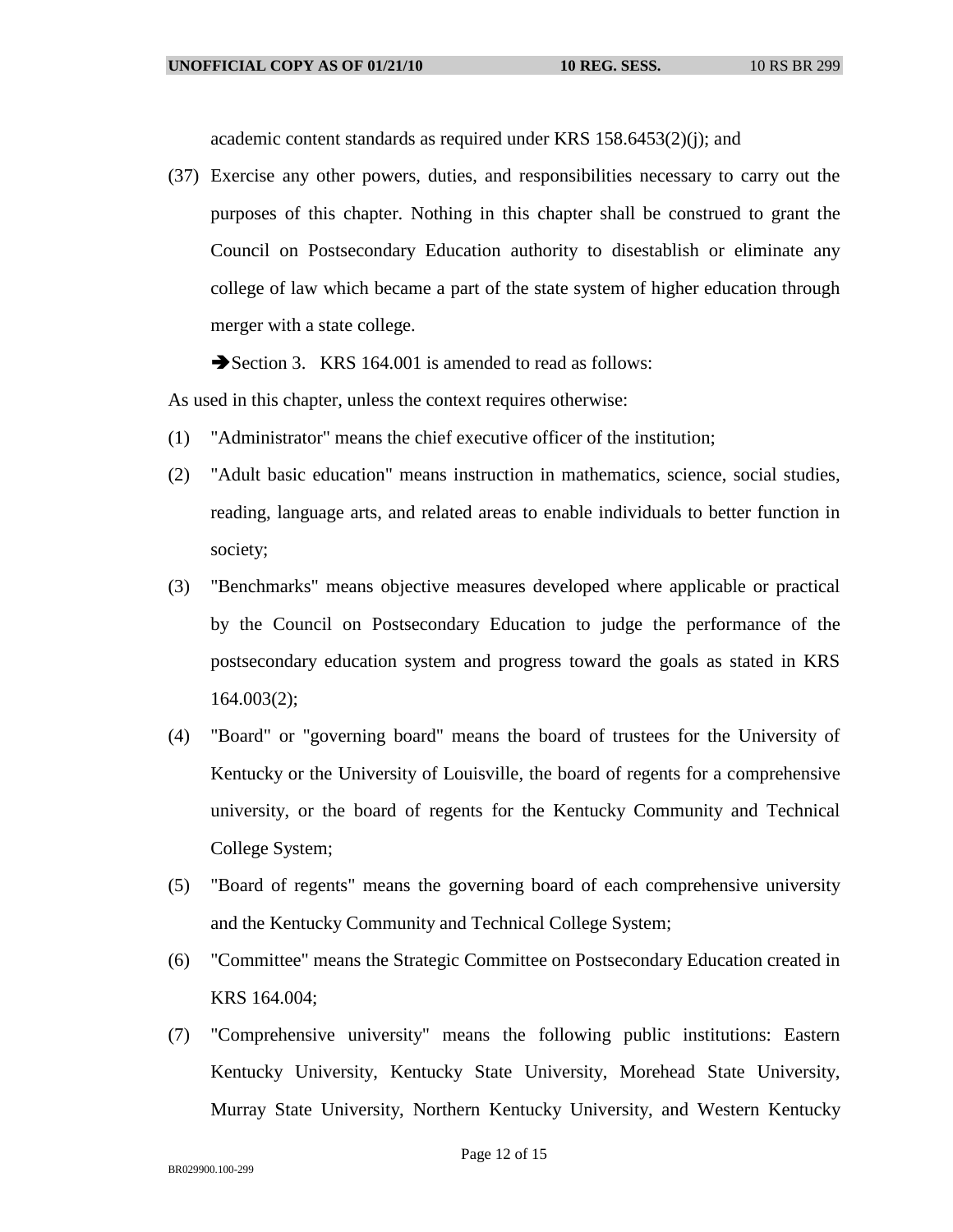University;

- (8) "Council" means the Council on Postsecondary Education created in KRS 164.011;
- (9) "Customized training" means training in specific academic areas, work processes, or technical skills that are designed to serve a specific industry or industries to upgrade worker skills;
- (10) "Goals" means the six (6) goals specified in KRS 164.003(2);
- (11) "Independent institution" means a nonpublic postsecondary education institution in Kentucky whose instruction is not solely sectarian in nature, is accredited by a regional accrediting association recognized by the United States Department of Education, and is licensed by the Council on Postsecondary Education;
- (12) "Institution" means a university, college, community college, health technology center, vocational-technical school, technical institute, technical college, technology center, or the Kentucky Community and Technical College System;
- (13) "Kentucky Community and Technical College System" means the system composed of public community and technical colleges, including those postsecondary institutions operated by the former Cabinet for Workforce Development and those community colleges in the University of Kentucky Community College System on May 30, 1997.

The system also includes institutions created by the board of regents for the Kentucky Community and Technical College System and approved by the General Assembly;

- (14) "Literacy" means an individual's ability to read, write, and speak in English and compute and solve problems at levels of proficiency necessary to function on the job and in society to achieve one's goals and develop one's knowledge and potential;
- (15) "Lower division academic course" means any academic course offered for college or university credit that is designated as a freshman or sophomore level academic course;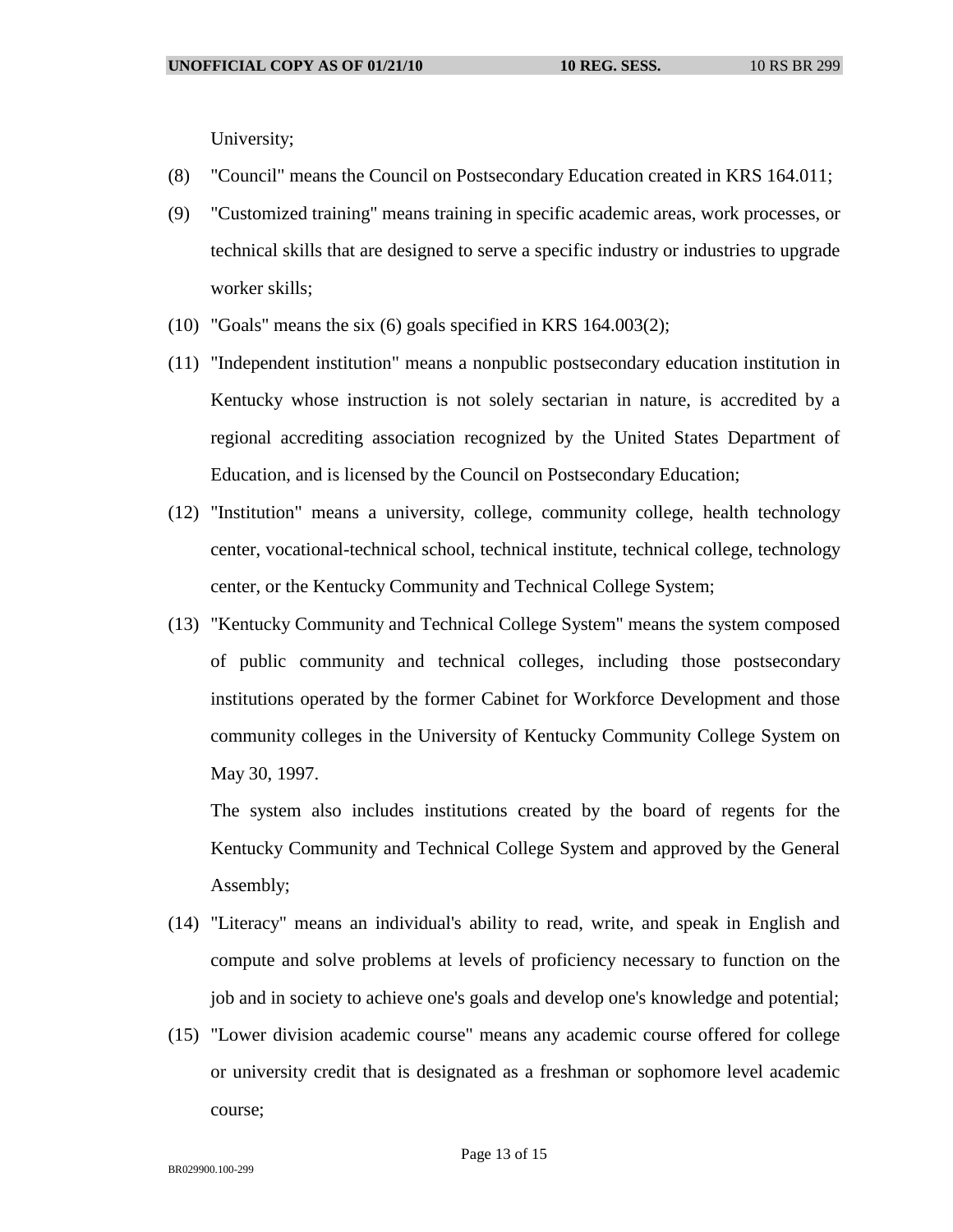- (16) "Nonteaching personnel" means any employee who is a full-time staff member, excluding a president, chancellor, vice president, academic dean, academic department chair, or administrator;
- (17) "Postsecondary education system" means the following public institutions: University of Kentucky, University of Louisville, Eastern Kentucky University, Kentucky State University, Morehead State University, Murray State University, Northern Kentucky University, Western Kentucky University, and the Kentucky Community and Technical College System;
- (18) "P-16 council" or "council of partners" means a local or state council that is composed of educators from public and private preschools, elementary, secondary, and postsecondary education institutions, local board of education members, and may include community and business representatives that have voluntarily organized themselves for the purpose of improving the alignment and quality of the education continuum from preschool through postsecondary education as well as student achievement at all levels;
- (19) "Public" means operated with state support;
- (20) "Relative" means a person's father, mother, brother, sister, husband, wife, son, daughter, aunt, uncle, son-in-law, or daughter-in-law;
- (21) "Remedial education" means any program, course, or activity that is designed specifically for students who have basic deficiencies in reading, written or oral communication, mathematics, study skills, or other skills necessary to do beginning postsecondary work as defined by the institution;
- (22) "Standardized degree program" means a program, approved by the Council on Postsecondary Education, that consists of specific competencies, curriculum, and performance requirements regardless of the providing institution;
- (23) "Strategic agenda" means the state strategic postsecondary education agenda described in KRS  $164.0203$ ;  $\frac{1}{2}$  and  $\frac{1}{2}$